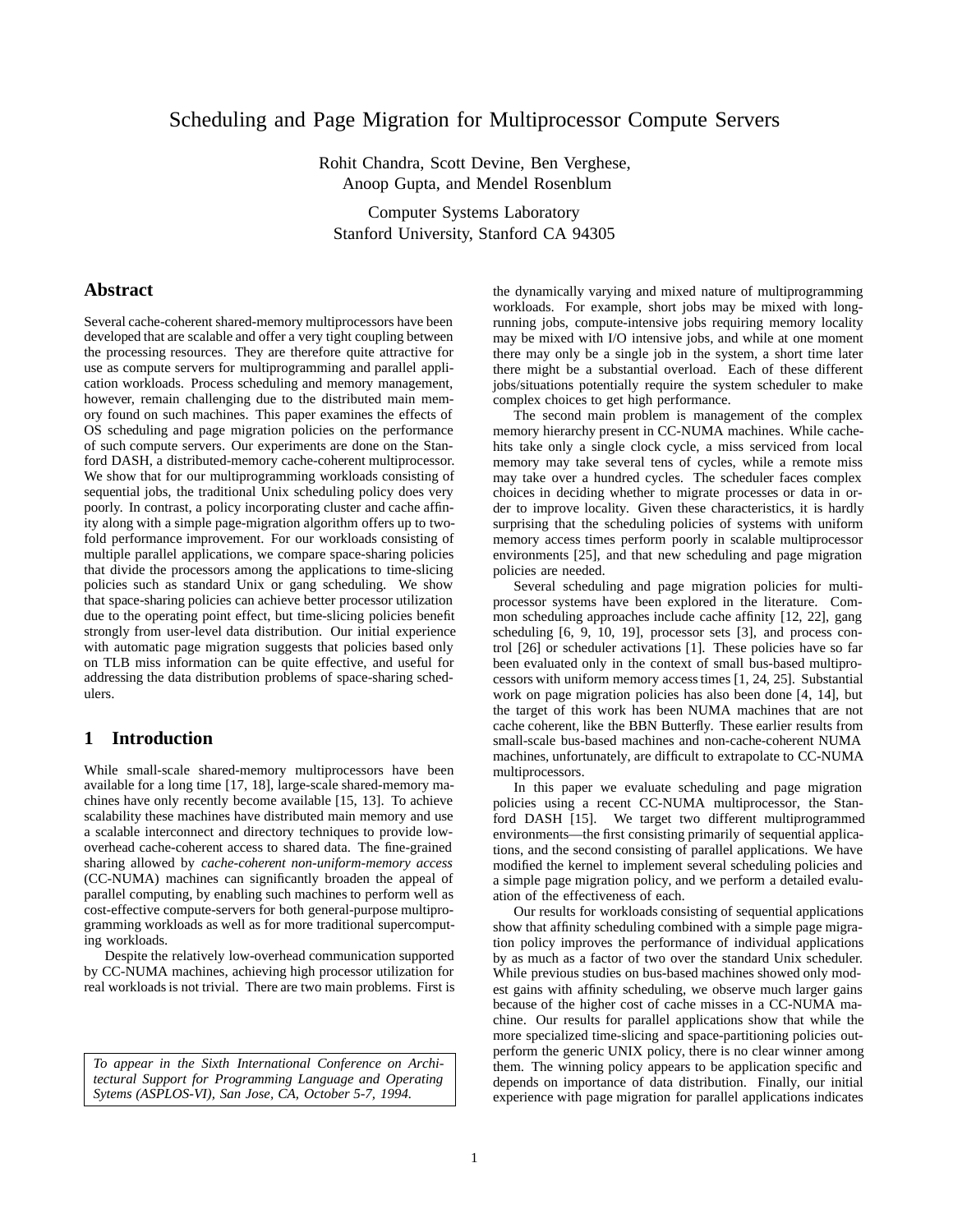that we may be able to use TLB-misses instead of cache-misses for implementing such policies on real multiprocessors.

The rest of the paper is organized as follows. We present a brief overview of various scheduling and page migration policies in Section 2. We then describe the architecture that we use and our evaluation framework in Section 3. We analyze sequential workloads in Section 4 and parallel workloads in Section 5. Finally, we conclude in Section 6.

# **2 Background and Related Work**

In this subsection we briefly review past proposals for scheduling and page migration policies. Later sections of the paper discuss our implementation of these policies.

### **2.1 Scheduling Policies**

**Affinity Scheduling:** In a traditional multiprocessor operating system, processes may frequently move between processors as part of load balancing, causing them to continually need to reload their state into new caches. Furthermore, multiple processes can be time-shared on the same processor, resulting in cache interference. Cache affinity scheduling [22, 12, 24] attempts to reschedule a process on the processor it last used, thereby reducing process migration and cache interference. The effectiveness of cache affinity has been evaluated through analytical studies [22, 21], simulation [12], and actual implementations [24, 8, 27]. Experiments on bus-based multiprocessors [24], however, show that realistic applications achieve only moderate gains (less than 10%) from affinity scheduling. We will show that the gains can be much larger on CC-NUMA machines.

**Gang Scheduling:** For parallel applications, Ousterhout [19] proposed the gang scheduling or coscheduling approach in which all the processes of a parallel application are scheduled to run at the same time. This improves the synchronization and communication behavior of applications, particularly those using busy-wait synchronization. However, two-phase synchronization—where a process spins for a while trying to acquire the lock, and then blocks if the lock is still unavailable—offers a much more robust alternative without any loss of performance, making this issue largely irrelevant (all of our applications used two-phase locking). Experimental evaluations of gang scheduling have found only limited gains (ranging from -5 to 15% [25]) for multiprogrammed workloads. However, these studies have been performed on bus-based machines; we explore the usefulness of the gang-scheduling approach on CC-NUMA machines.

**Processor Sets:** In contrast to the above time-multiplexing approaches, the processor sets technique [3] space partitions the machine. The machine is partitioned into sets of processors, each of which executes a single parallel application. This reduces the cache interference between multiple applications running on the same processor. Using processor sets can also ensure that different applications get an equal portion of the machine. (In contrast, in a gang scheduled machine, an application that has more processes gets a larger fraction of the machine.) Such equi-partitioning of resources has been shown to reduce average response time [16, 12]. In contrast to previous simulation-based studies, we evaluate the performance of processor sets and its interaction with the NUMA memory hierarchy on a real machine.

**Process Control/Scheduler Activations:** The speedup achieved by a parallel application typically drops off with increasing number of processors, reflecting the penalties of increased communication, synchronization, and load imbalance. A parallel application therefore executes more efficiently (i.e., achieves better processor utilization) with fewer processors. This is labeled the *operating point* effect. The process control/scheduler activations approaches [26, 1] are an extension of processor sets in which a parallel application dynamically adjusts its number of active processes to match the number of physical processors assigned to its processor set. As a result the application executes at a more efficient operating point along its speedup curve. Process control is most easily exploited by parallel applications written using the task-queue model of parallelism [1, 5], in which user-level tasks are scheduled onto a number of kernel processes. Adjustments to the number of active processes can therefore be embedded within the runtime system, becoming transparent to the application programmer. Evaluations of these policies [11, 1] on bus-based machines such as SGI workstations and the DEC Firefly report significant performance improvements that range from 8-22%. We explore the interaction of this approach with the memory hierarchy of CC-NUMA machines.

### **2.2 Page Migration Policies**

Page migration policies have previously been studied primarily in the context of non-cache-coherent NUMA machines, such as the BBN Butterfly. These policies are based on the page fault mechanism, and migrate a page to the local memory of the processor that references it. However, pages that are actively shared between several processors may be repeatedly migrated from one processor's memory to another. To avoid this ping-ponging effect, pages are usually frozen in memory after a certain number of migrations, and defrosted after a timeout period so that they are again eligible for migration. Several variations of this basic strategy have been studied [4, 14], and have reported significant gains.

In contrast, we focus on the usefulness of automatic page migration on cache-coherent NUMA machines. Furthermore, while page migration is most beneficial for pages with high cache miss counts, this information is not available to the operating system on current machines. We therefore also explore the effectiveness of using TLB miss counts as an approximation to cache miss counts for making page migration decisions.

# **3 Experimental Environment**

Our experiments are performed on a directory-based CC-NUMA multiprocessor, the Stanford DASH [15]. We use a machine with sixteen 33MHz MIPS R3000 processors organized into four clusters, with each cluster containing four processors and some physical memory (56 MB each). Each processor has a 64 KB first level cache and a 256 KB second-level cache. References that are satisfied in the first-level cache take a single processor cycle, while hits in the second-level cache take about 14 cycles. Memory references to data in the local cluster memory take approximately 30 cycles, while references to the memory of another cluster take between 100 and 170 cycles. The machine runs a modified version of SGI IRIX, an operating system based on System V Release 3. We have modified the kernel to implement the scheduling policies described earlier. We have also implemented a simple page migration policy. Each of these is described in detail in later sections.

To obtain detailed performance information, we instrumented the kernel to dynamically track a variety of information relating to scheduling and page distribution. We augmented the context switch routine to count (a) the number of context switches incurred by a process, (b) the number of times a process is rescheduled on another processor, and (c) the number of times a process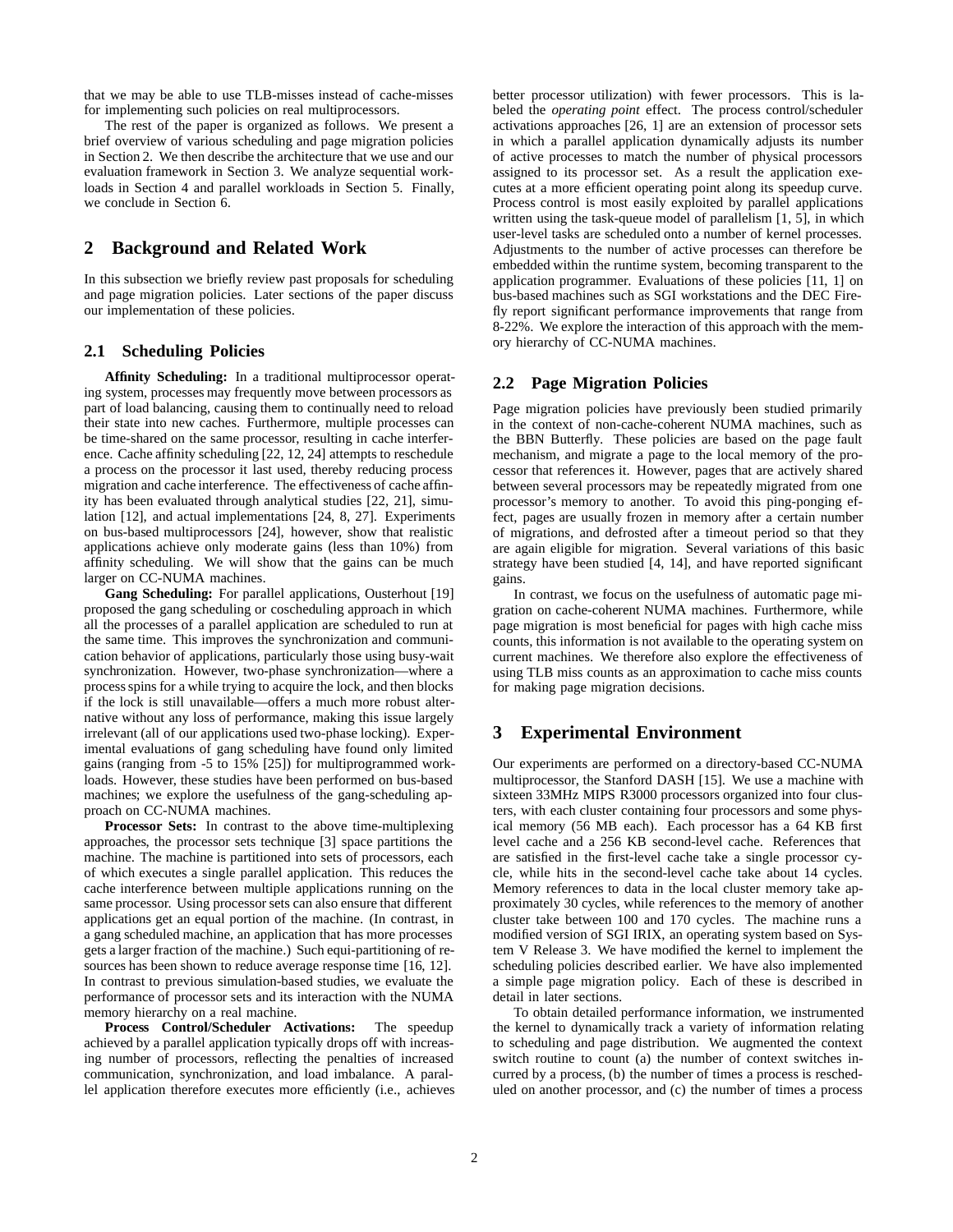is switched to another cluster. We also augmented the page allocation routine to track the distribution across clusters of the pages belonging to each process. Since both context switch and page allocation are sufficiently expensive operations, maintaining these counters incurs negligible overhead. We ran each experiment three times, and present results from the median run.

Finally, we used the hardware performance monitor on DASH [15] to monitor the bus and network activity in a nonintrusive manner. For example, we tracked the number of cache misses to local and remote memories for each of the processors. To understand the effectiveness of using TLB miss counts for page migration, we also gathered traces containing all cache and TLB misses.

# **4 Evaluation of Sequential Workloads**

In this section we evaluate the performance of OS scheduling and page migration strategies for multiprogrammed sequential workloads. We first describe our policies along with their implementation, and then present performance results for the workloads.

### **4.1 Implementation of the Policies**

Of the various schedulers described earlier, only the affinity scheduling policies make sense for workloads consisting of sequential applications. We explore two variations of affinity, namely *cache affinity* and *cluster affinity*. Cache affinity improves reuse in the cache in two ways. First, a given processor tries to run the same process that it last ran, effectively increasing the scheduling time-slice. Second, a process being scheduled tries to return to the processor where it last ran thereby avoiding the penalty of reloading the cache on another processor. Cluster affinity improves memory locality (servicing cache misses from local rather than remote memory) on a cluster-based machine like DASH by trying to schedule a process in the same cluster where it last ran. These affinity policies work together to improve both cache and memory locality in a CC-NUMA machine like DASH.

We base our implementation of affinity scheduling on the traditional priority mechanism in Unix [24], in which the priority of a process is decreased as it accumulates CPU time (one point for every 20ms of execution time). We implemented affinity scheduling through temporary boosts in the priority of desirable processes. While searching for the next process to execute, a processor favors (a) the process that was just running on the processor, (b) processes that last ran on that processor, and (c) processes that last ran within the same cluster as the processor. We use a priority boost of 6 points for each of these three factors—this provides a moderate degree of affinity while maintaining fair scheduling across multiple applications. We verified that the performance of our affinity scheduler is relatively insensitive to small variations in the value of the priority boost.

Our page migration strategy is based on TLB misses to the data pages of a process. We modified the software TLB miss handler invoked on misses in the hardware TLB (64 entries, fullyassociative) of the MIPS R3000 processor to check if the target of the miss is in local or remote memory. If remote, the page is marked for migration and a trap is generated to the fault handler which then performs the actual migrate. To avoid moving a page too often we *freeze* a page (making it ineligible for migration) immediately following a migration; a *defrost* daemon runs periodically (every second) and defrosts all pages in the system. While one can imagine many more complex and sophisticated algorithms, our results show that this scheme is both simple and effective.

|  |  |  |                                                     | Table 1: Applications used in the sequential workloads, |
|--|--|--|-----------------------------------------------------|---------------------------------------------------------|
|  |  |  | their standalone execution time, and data set size. |                                                         |

| Appl.     | Description                                | Time  | <i>Size</i> |
|-----------|--------------------------------------------|-------|-------------|
|           |                                            | (sec) | (KB)        |
| Mp3d      | Simulation of rarefied hypersonic flow.    | 21.7  | 7,536       |
|           | Input: 40000 particles, 200 time steps.    |       |             |
| Ocean     | Model eddy currents in an ocean basin.     | 26.3  | 3,059       |
|           | Input: 96x96 grid.                         |       |             |
| Water     | N-body molecular dynamics application.     | 50.3  | 1,351       |
|           | Input: 343 molecules.                      |       |             |
| Locus     | VLSI router for standard cell circuit.     | 29.1  | 3,461       |
|           | Input: circuit with 2040 wires.            |       |             |
| Panel     | Cholesky factorization of a sparse matrix. | 39.0  | 8.908       |
|           | Input: Sparse matrix with 4K rows.         |       |             |
| Radiosity | Compute the radiosity of a scene.          | 78.6  | 70.561      |
|           | Input: a room scene.                       |       |             |
| Pmake     | 4-process parallel compilation.            | 55.0  | 2.364       |
|           | Input: 17 C files, average 770 lines each. |       |             |

Table 2: Scheduling effectiveness of the different strategies for the Mp3d application from the Engineering workload.

| <b>Scheduler</b> | Switches per second |           |         |  |  |  |
|------------------|---------------------|-----------|---------|--|--|--|
|                  | Context             | Processor | Cluster |  |  |  |
| Unix             | 19.90               | 19.70     | 15.90   |  |  |  |
| Cluster          | 9.03                | 8.08      | 0.03    |  |  |  |
| Cache            | 0.71                | 0.15      | 0.15    |  |  |  |
| <b>B</b> oth     | 0.69                | 0.06      | 0.03    |  |  |  |

### **4.2 Workloads**

Our sequential workloads contain a mix of both short and long running jobs that one might encounter in a compute server environment. The first workload (*Engineering*) consists of scientific/engineering applications chosen to model an engineering development environment. The second workload (*I/O*) is a diverse mix that includes engineering applications, a graphics application, a pmake, and two editor sessions. This workload is intended to model a more interactive, I/O intensive environment. Each of our workloads contains about twenty-five active jobs on a sixteen processor machine, with the individual jobs starting and completing in a staggered fashion. Table 1 provides some of the characteristics of each application, while Figure 1 gives a dynamic profile of the execution of each workload under a standard Unix scheduler. Note that the workloads cause the machine to go from an initial underloaded phase through an overloaded phase to a final underloaded phase, thus amply exercising the scheduling and page migration algorithms.

#### **4.3 Performance Results**

We run each workload under four different schedulers—Unix, cache affinity alone, cluster affinity alone, and cache and cluster affinity combined. Furthermore, we run each scheduler with and without automatic page migration enabled. The exception is Unix with page migration, which performs particularly badly since processes are continually rescheduled on a different cluster causing excessive page migrations. We first present results from the affinity scheduling policies alone, followed by the results from combining page migration with affinity scheduling.

#### **4.3.1 Performance with Affinity Scheduling Alone**

To evaluate the effectiveness of the affinity schedulers, we monitor the scheduling of each application in the workload. Table 2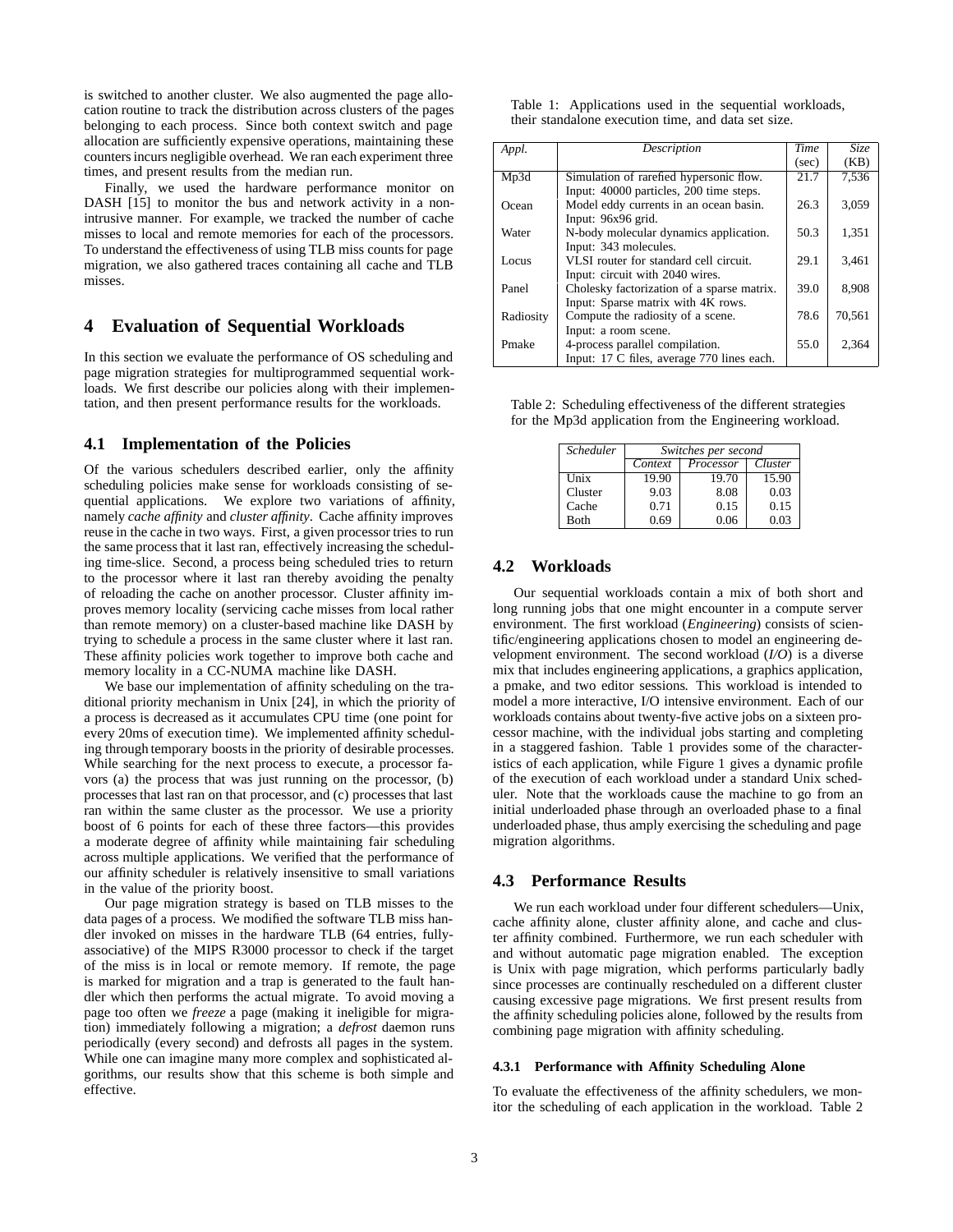

Figure 1: Execution timeline for the individual applications in each workload when run under the Unix scheduler. Each line shows the start and finish time for that application.



Figure 2: The CPU time for some applications from the engineering workload under different schedulers without migration. Unix (u), cluster affinity (cl), cache affinity (ca), and both cache and cluster affinity (b).



Figure 3: Local and remote cache misses under different schedulers without migration. Unix (u), cluster affinity (cl), cache affinity (ca), and both cache and cluster affinity (b).

presents the scheduling profile for the Mp3d application from the Engineering workload (the scheduling behavior of the other applications in the two workloads is similar). The table presents the average rate at which this application incurred context, processor, and cluster switches over the duration of its execution under the different schedulers. The numbers indicate that the application was frequently moved around under Unix. In contrast, adding cluster affinity almost eliminated cluster switches, while cache affinity as well as combined cache and cluster affinity dramatically reduced the frequency of context and processor switches. These improvements in scheduling behavior are directly reflected in the performance of individual applications in the workload. We first discuss the engineering workload, then the I/O workload.

Figure 2 shows the performance of three applications from the Engineering workload: Mp3d, Ocean, and Water. The height of each bar represents the CPU time for the completion of the application, and is broken down into user and system time. The results show substantial performance gains with each of the affinity schedulers: cache affinity performs slightly better than cluster affinity, and combined cache and cluster affinity usually outperforms the other schedulers.

The performance improvements of the Engineering applications are due to the improved cache behavior that occurs under affinity scheduling. This is demonstrated by the bars on the left hand side of Figure 3, which plot the total number of cache misses incurred under each scheduler. We find that cluster affinity has limited effect on the number of cache misses, since it aims at memory locality rather than cache reuse. However, the number of cache misses decreases substantially with cache or combined cache and cluster affinity. (Limitations of the DASH hardware monitor prevent us from analyzing per-application cache behavior in the workload.)

The cache miss results for the I/O workload are similar although less pronounced. This is because the nature of the applications in the I/O workload reduces the effectiveness of the affinity schedulers. For instance, the pmake application repeatedly creates short-lived processes, thereby disturbing other jobs that may have acquired affinity for a processor. Furthermore, all I/O on the configuration of DASH we used is performed only on a single cluster, forcing applications to compete for those four processors to do I/O. These workload characteristics prevent the affinity schedulers from achieving the reductions in cache misses that were possible with the Engineering workload. The overall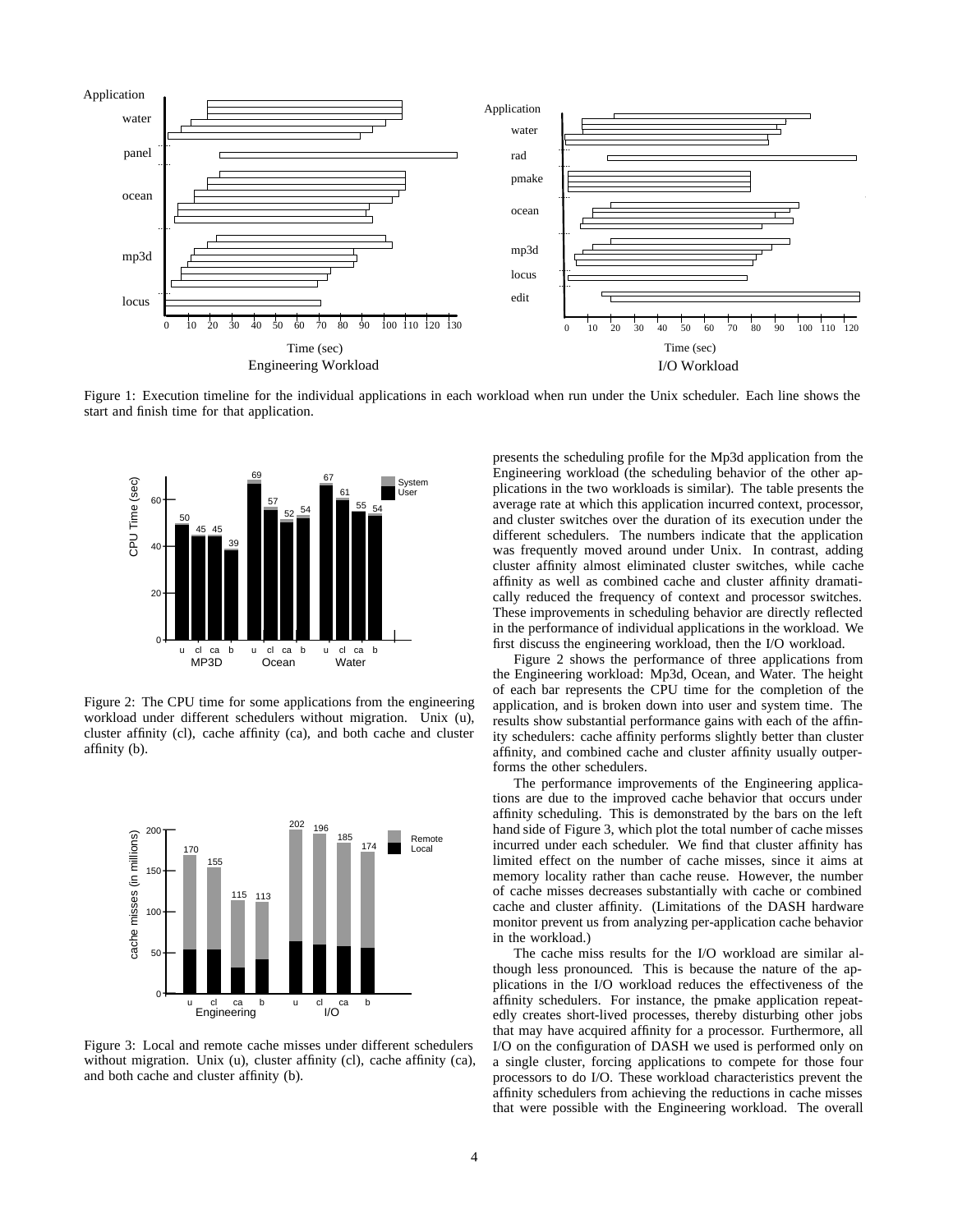

Figure 4: The CPU time for some applications from the engineering workload under the different schedulers with automatic page migration. Unix (u), cluster affinity (cl), cache affinity (ca), and both cache and cluster affinity (b).



Figure 5: Local and remote cache misses under different schedulers with page migration. Unix (u), cluster affinity (cl), cache affinity (ca), and both cache and cluster affinity (b).

improvements in execution time for the applications was about 10-20% as we will show in Section 4.4.

#### **4.3.2 Performance with Automatic Page Migration**

When optimizations for cache reuse alone are not sufficient for good performance (i.e., misses are still high), page migration can help reduce memory stall time by automatically moving pages from remote to local memory. Figure 4 shows the performance of the three applications from Figure 2 when page migration is enabled. Comparing results across these two figures, we see substantial performance gains with page migration for Mp3d (25%) and Ocean (45%) under combined cache and cluster affinity. In contrast, the Water application has a small working set and works well within its cache, hence page migration does not help it much. For the Mp3d and Ocean applications in Figure 4, the overhead of page migration is reflected in the sizeable portions of system time for each application. However, the gains from page migration more than compensate for this additional overhead.

The impact of page migration is also demonstrated by the composition of the cache misses in the workload (Figure 5). For instance, comparing the composition of cache misses under combined cache and cluster affinity with and without page migration for the Engineering workload (Figures 3 and 5), we can see that although the total number of cache misses is not affected, many more of these misses are serviced from local memory when page



Figure 6: Scheduling behavior and page distribution for the Ocean application with cache affinity, without page migration (above) and with page migration (below). The plots show the fraction of pages in local memory, with the small bars along the x-axis identifying points of cluster switch.

migration is turned on. The same is true of the I/O workload.

To help build intuition for these effects, Figure 6 presents the correlation between scheduling behavior and page migration for the Ocean application from the engineering workload under the cache affinity scheduler. The figure shows the results with and without page migration. The small vertical bars along the x-axis indicate points where the application was switched from one cluster to another, while the curve plots the percentage of pages of the application that are local to the application's current cluster. As shown in the figure, affinity scheduling without page migration provides highly variable performance. For instance, the process often acquires affinity for a processor/cluster with most of its data in remote memory, while sometimes the process gets lucky and finds most of its data in local memory. With migration, however, the performance is much more robust. A cluster switch can cause most of the data to be remote, but page migration soon moves the application's working set to the new cluster, as shown by the initial dip followed by improvements in the percentage of local pages. Note that the horizontal line at 60% of pages local actually indicates excellent locality, since the remaining 40% of the pages are no longer referenced by the application during this part of its execution.

### **4.4 Summary**

Having looked at the results from individual applications, we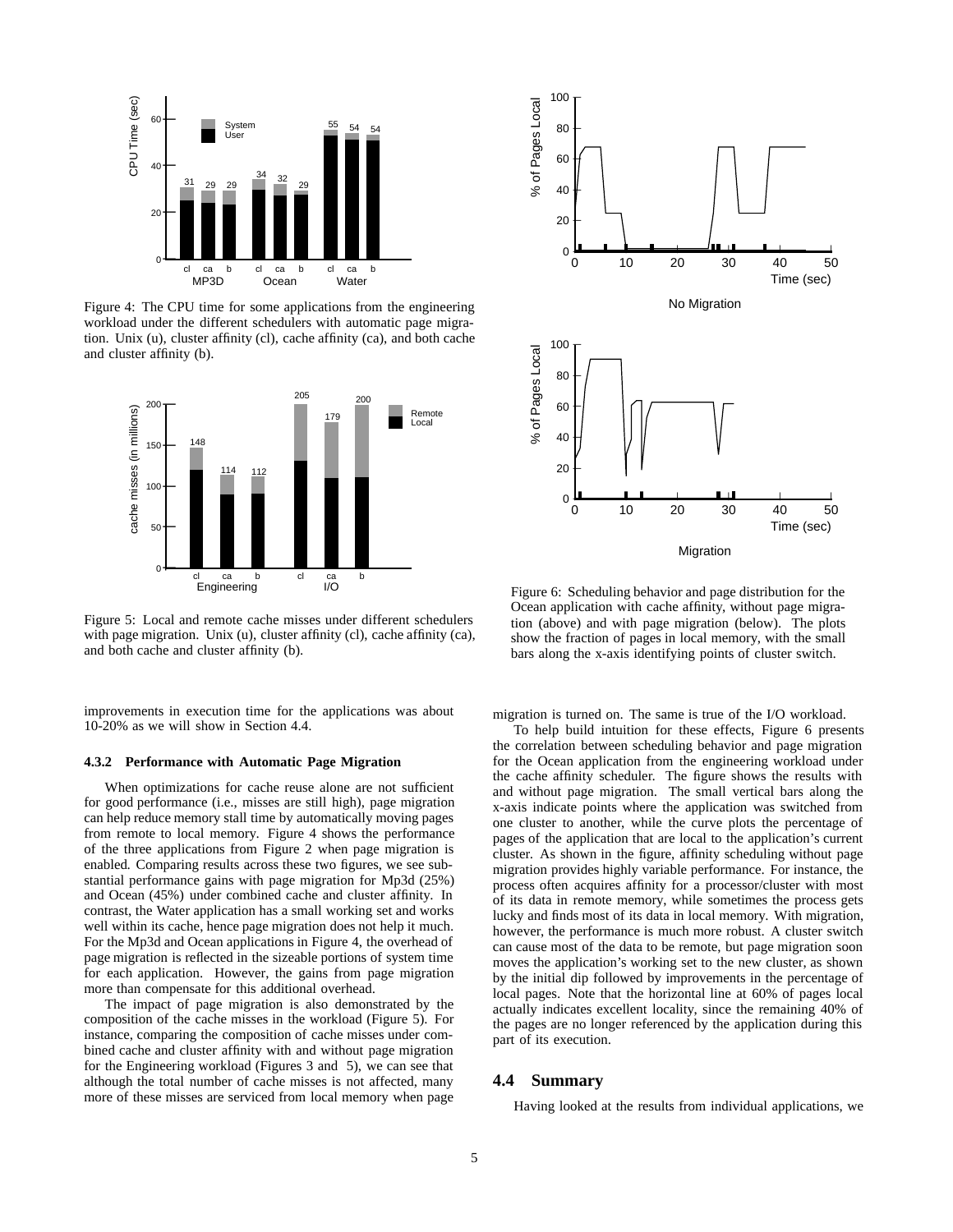Table 3: Performance of the different schedulers with and without page migration. Numbers show the average and standard deviation of the overall response time normalized to Unix without migration.

|         | Engineering Workload |      |                  |      | I/O Workload |      |                  |      |
|---------|----------------------|------|------------------|------|--------------|------|------------------|------|
| Sched   | No Migration         |      | <i>Migration</i> |      | No Migration |      | <b>Migration</b> |      |
|         | Avg                  | StDv | Avg              | StDv | Avg          | StDv | Avg              | StDv |
| Unix    | 1.00                 |      |                  |      | 1.00         |      |                  |      |
| Cluster | 0.76                 | 0.17 | 0.59             | 0.12 | 0.90         | 0.06 | 0.69             | 0.14 |
| Cache   | 0.71                 | 0.15 | 0.55             | 0.12 | 0.80         | 0.09 | 0.69             | 0.14 |
| Both    | 0.72                 | 0.15 | 0.54             | 0.13 | 0.84         | 0.11 | 0.71             | 0.17 |



Figure 7: The load profile (number of active jobs) over time for the engineering workload under Unix and the scheduler with both cache and cluster affinity with and without page migration. The curves with affinity scheduling and page migration indicate that individual applications and the workload as a whole complete faster.

now look at the overall performance of the workloads. We monitor the wall-clock completion time (response time) of each application, since that is the bottom-line metric for a person using the machine. Next, we normalize the response time of each application in the workload to its time when run under Unix. We then simply take the average of this normalized time over all applications in the workload. As shown by the numbers in Table 3, affinity scheduling substantially improves the average response time for both workloads: across the different affinity schedulers, the gains range between 25-30% for the engineering workload, and between 10-20% for the I/O workload. With page migration the performance gains are even more dramatic, almost as high as a factor of two (on the average) for applications from the engineering workload. Table 3 also shows the standard deviation in the normalized response time across the applications in a workload. This number is uniformly small across all schedulers and both workloads. This indicates that nearly every application improved in performance with affinity scheduling, and no application was starved unfairly. Figure 7 shows graphically that the workload as a whole completes sooner with affinity scheduling and affinity with page migration than under Unix scheduling.

To summarize, in contrast to previous studies that have reported modest gains of up to 10% with affinity scheduling on busbased machines, our experience suggests that affinity scheduling offers significant performance benefits on large-scale multiprocessors with NUMA memory hierarchies. The latency of memory references, particularly to remote data, is much larger in these machines, and optimizations to improve locality in the cache and in local memory are correspondingly more important. Affinity scheduling helps improve cache reuse, and can be successfully combined with OS page migration strategies to bring the remote

pages into local memory (providing COMA [23] style benefits). We have found that for sequential workloads, simple page migration schemes offer substantial gains even on NUMA architectures with hardware caching, and are quite robust in practice.

# **5 Evaluation of Parallel Workloads**

In this section we evaluate OS scheduling and page migration policies in the context of parallel applications. We first discuss tradeoffs between different scheduling policies and describe their implementation. We then evaluate performance of different scheduling policies (without considering page migration) using controlled experiments and multiprogrammed workloads. Finally, we discuss implementation issues and the performance potential of automatic page migration by the operating system.

### **5.1 Tradeoffs Amongst Scheduling Policies**

In Section 2 we described the parallel-application scheduling policies of gang scheduling, processor sets, and process control. Unlike the affinity scheduling policy used for sequential applications, scheduling policies for parallel applications have a large effect not only on performance, but they also determine the programming model seen by the programmer, runtime system, and/or the compiler. We discuss below effects of the scheduler on potential to exploit data locality, efficiency due to the operating point effect, and on the synchronization behavior of parallel applications.

#### **5.1.1 Data Locality**

The primary mechanism to improve data locality in a parallel application is to distribute tasks and data so that tasks execute close to the data they reference [5]. However, it is common to assume exclusive use of the machine in performing these optimizations, an assumption that is no longer valid in a multiprogrammed environment. Because of its coscheduling property, gang scheduling provides the illusion of an exclusive machine, with each application process assigned to a particular processor. This allows the programmer/compiler to successfully perform these optimizations without regard for other applications. However, depending on the system load, the processes of an application may be moved to a different set of processors during execution, affecting any data distribution optimizations. The space-sharing approaches may dynamically vary both the number of processors as well as the actual processors assigned to an application, again making these optimizations difficult.

The different schedulers also affect the cache behavior of a parallel application. For instance, gang scheduling may cause cache interference between processes that belong to different applications but are time multiplexed onto the same physical processor. The space-sharing approaches avoid this problem since each processor set is assigned exclusively to a single application. However, in processor sets, multiple processes of the same application may be time-shared on the same processor, causing cache interference if their working sets do not overlap.

#### **5.1.2 Operating Point**

As discussed earlier in Section 2, an application usually executes at a more efficient operating point along its speedup curve (i.e., at a point where the marginal efficiency of each processor allocated to the application is higher) when the number of processors used by it is smaller. Consequently, in a multiprogrammed environment, where the effective number of processors available to any given application is smaller than the total number of processors,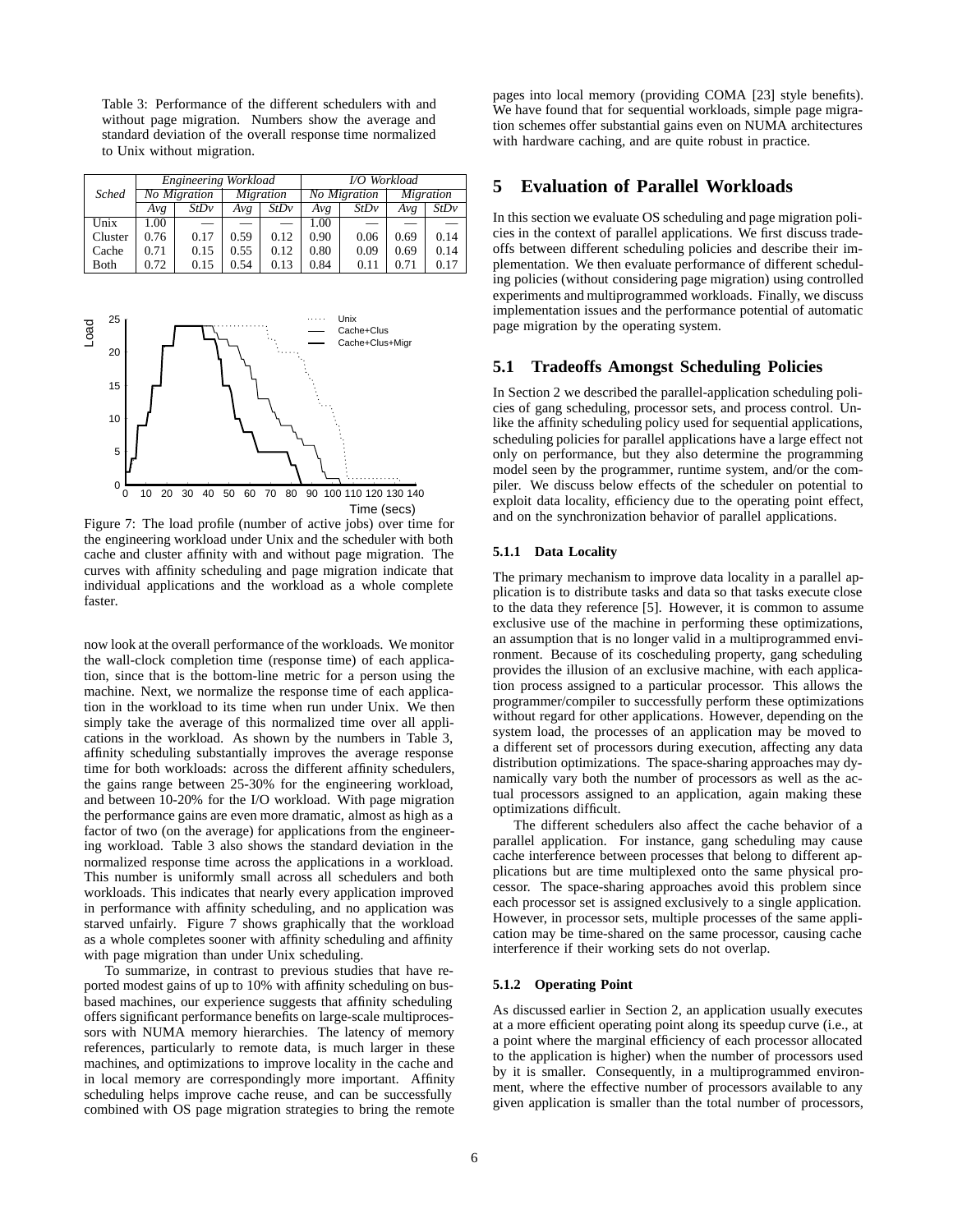it is desirable for applications to reduce their active processes to match the number of available processors. The process control scheduler exploits this effect by keeping each parallel application informed of the number of processors allocated to it (in its processor set), thereby enabling the application to dynamically adapt to the processor resources it is allocated. The gang scheduling policy, in contrast, provides a machine abstraction as if *all* processors are still available to each of the applications. The processor-sets scheduler also divides up the processors among the applications, but it does not inform the user application about the change in resources; thus the operating point can not be exploited.

#### **5.1.3 Synchronization**

The scheduling policies of the operating system can significantly affect the synchronization behavior of parallel applications, particularly those using busy-wait synchronization. For instance a process may get descheduled by the OS in the middle of a critical section, causing other processes waiting for the critical section to spin. However, this is largely a non-issue for applications using two-phase synchronization (spin for a while and then block); all our applications use two-phase locks.

### **5.2 Implementation of Scheduling Policies**

We implement gang scheduling using the matrix method [6, 7, 25], in which rows represent time slices and columns represent processors. When a parallel application starts up, its processes are placed within a single row. The scheduler conceptually executes the rows in a round-robin fashion—all processes in a row are scheduled for the duration of a timeslice (default 100 ms), before moving on to the next row. We schedule a row for execution through a simple extension to the Unix scheduler, by temporarily boosting the priority of all processes in that row for that timeslice. If the processes of a new application do not fit within an existing row then a new row is created. As applications start and complete the matrix is likely to get fragmented; we therefore compact the matrix periodically (every 10 seconds in our current implementation). Finally, the processes of a parallel application are placed in a contiguous set of columns within a row; they therefore execute on a contiguous set of physical processors on the machine, and exploit cluster level locality in an architecture such as DASH.

In our processor sets implementation, an application can choose to execute in its own processor set by making a special system call. This creates a new processor set with its own run queue on which the processes of the corresponding application are enqueued. The partitioning of processors among applications is recomputed each time a parallel application arrives or completes. Processors are distributed equally across processor sets unless an application requests fewer processors. There is a separate processor set that executes all sequential jobs and those parallel applications that did not request a processor set. The size of this default processor set is varied dynamically based on the system load. Finally, we allocate physical processors to a set in multiples of an entire DASH cluster as far as possible, and thereby exploit cluster locality in DASH.

For process control we extend our processor sets implementation with a mechanism to keep applications informed of the number of processors allocated to their processor set. Each processor set has a variable, maintained within the operating system, for the number of processors in the set at any time. In a taskqueue model, the runtime system of the application examines this variable at safe suspension points (i.e. at the end of a task), and suspends or resumes a process as necessary to match the number of processors assigned. Details of the implementation correspond closely to those in Tucker's thesis [25].

Table 4: The parallel applications used in the controlled experiments and their standalone running times.

| Appl. | Description                                   | Time                 |
|-------|-----------------------------------------------|----------------------|
|       |                                               | $(16 \text{ procs})$ |
| Ocean | Eddy and boundary currents in an ocean basin. | 40.9s                |
|       | Input: 192x192 grid.                          |                      |
| Water | N-body molecular dynamics application.        | 29.4s                |
|       | Input: 512 molecules.                         |                      |
| Locus | VLSI router for standard cell circuit.        | 39.4s                |
|       | Input: circuit with 3029 wires.               |                      |
| Panel | Cholesky factorization of a sparse matrix.    | 58.3s                |
|       | Input: tk29.O, matrix with 11K rows.          |                      |

### **5.3 Performance Results**

We evaluate the three scheduling policies presented above (affinity scheduling performed similar to Unix and is not reported here), using several parallel applications. Our evaluation consists of both controlled experiments and multiprogrammed workloads. The controlled experiments consist of a single application running by itself in an emulated multiprogrammed environment, thereby enabling us to isolate the different factors affecting performance. The multiprogrammed workloads consist of a mix of different applications through which we can compare the overall performance of the different schedulers, but cannot study individual effects.

### **5.3.1 Parallel Applications and Results**

For both our controlled experiments and workloads we use four parallel applications: Ocean, Water, Locus, and Panel. All four applications are written in the  $Cool [5]$  parallel programming language, an extension of C++ that supports dynamic task-level parallelism. (The applications are originally from the SPLASH [20] suite.) The use of task-level parallelism is an important prerequisite for benefiting from process control scheduling.

The Ocean program models eddy currents in an ocean basin. The main data structures in Ocean are several matrices, and the basic operations are very regular, such as adding two matrices. Both data and computation are partitioned across processors such that each processor computes primarily within its local data. The Water application models a system of water molecules interacting with each other. Molecules are partitioned across processors so that each processor works on its assigned set of molecules, except for one phase that requires all-to-all communication. The cache hit rates are high due to low communication and small working sets; data distribution is therefore relatively unimportant. Locus is a VLSI routing program where the main data structure is a shared cost matrix that is both read and modified by all processors. There is a high degree of communication so data distribution is again not helpful. Panel is a sparse matrix factorization program in which the matrix is partitioned into sets of columns (or panels) that are distributed across processors. Tasks for the basic operation, an update of a panel by another panel, are distributed based on the panel they update for better locality.

Table 4 lists the applications, the input used, and the total execution time (i.e. including both serial and parallel portions) running standalone on 16 processors. (The application is run with 16 processes and each process is attached to a specific processor for the duration of the whole run.) Figure 8 reports on the parallel portion of each application, showing the execution time and the number of cache misses (broken into local/remote misses) when running standalone on 4, 8, and 16 processors. A high fraction of local misses indicates that locality is quite important for the application.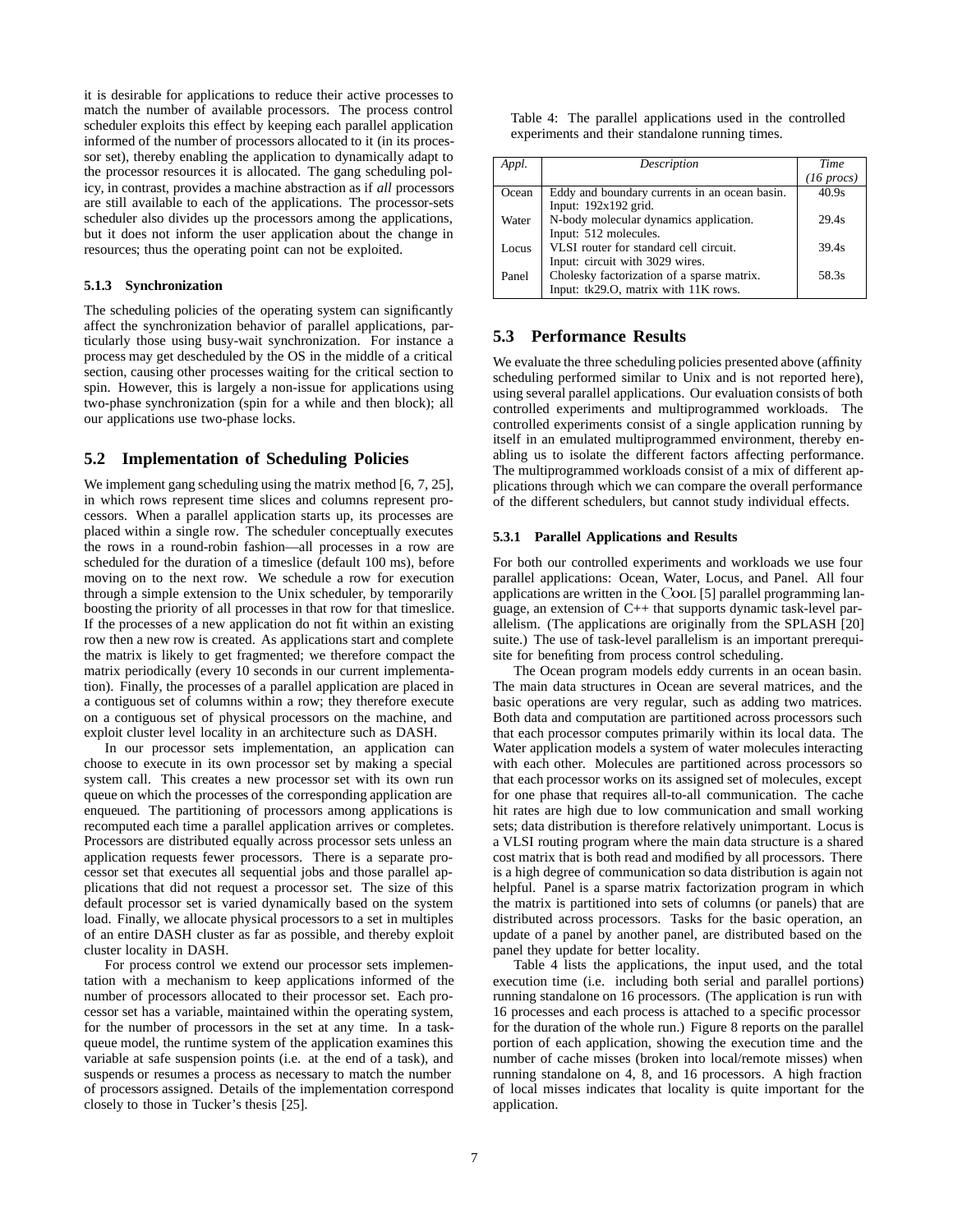

Figure 8: Wall-clock execution time (in seconds), and number of cache misses (in millions) partitioned into local and remote references, in the parallel portion of each application standalone on 4, 8, and 16 processors (labeled s4, s8, s16).

#### **5.3.2 Controlled Experiments**

In our controlled experiments we focus on the time spent in the parallel part of each application and ignore the serial portions, during which the application uses a single processor and the parallel schedulers are therefore equivalent in performance. To compare schedulers we use the metric "normalized CPU time", computed by adding up the time spent on all the processors within the parallel portion and normalizing it to its value in the ideal case (which is the application running standalone with as many processors as it requested). This metric can be viewed as the inverse of machine efficiency—the larger the value the more inefficiently the processors are being used as compared to the standalone case. The normalized metric also allows us to compare results from different applications in the same chart without scaling problems.

In addition to the normalized CPU time metric, we use the performance monitor on DASH to count the number of local and remote cache misses. Again to allow comparisons, we normalize the number of misses to the value for the standalone case. (Note that the absolute numbers can be computed from both normalized metrics using the base numbers provided in Figure 8). The normalization value is 100 in all figures.

**5.3.2.1 Gang Scheduling:** In a multiprogramming environment using gang scheduling, the major factors degrading application performance are cache interference and the possible difficulty of doing data distribution optimizations. To examine the effect of cache interference we modified the kernel to flush the caches in the system at each gang rescheduling interval. This effectively models worst-case cache interference with other applications where an application must reload its working set every time it is resched-



Figure 9: Gang Scheduling: Normalized parallel execution time and normalized cache miss count (w.r.t. standalone 16). With cache flush and timeslice of 100ms (g1), turning off data distribution (gnd1), timeslice of 300ms (g3), timeslice of 600ms (g6).

uled. Since the performance impact of these reload cache misses are dependent on the length of the timeslice, we also examine the performance with 300ms and 600ms timeslices in addition to the default 100ms timeslice.

Under a multiprogrammed workload, a gang scheduler might have to move applications between CPUs in order to keep the load balanced across the machine. However, this movement can break the data distribution done for the application. To examine this effect we simply turn off the explicit data distribution optimizations, and allocate data based on the default first-touch policy (data is allocated from the local memory of the processor that first touches it).

Figure 9 shows the normalized CPU time and the normalized cache misses for the parallel part of each application. All the bars correspond to runs where the cache is explicitly flushed at every timeslice. Bar g1 shows results with data distribution optimizations and a scheduling interval of 100ms. Data distribution is turned off in gnd1. Bars g3 and g6 represent gang scheduling with data distribution and timeslices of 300ms and 600ms respectively.

The results show that with a 100ms timeslice, cache interference in gang-scheduling can substantially increase the number of cache misses suffered by an application. In our runs the number of misses increased between 50% and 100% over the ideal case. The overall effect of these misses on application performance depended on the application. For memory intensive applications such as Ocean, performance drops by as much as 22%. The rest of the applications encounter relatively small (less than 10%) slowdowns.

The g3 and g6 bars show that with longer timeslices almost all effects of cache interference can be mitigated. In fact, with a timeslice of 600ms (g6), both cache misses and performance are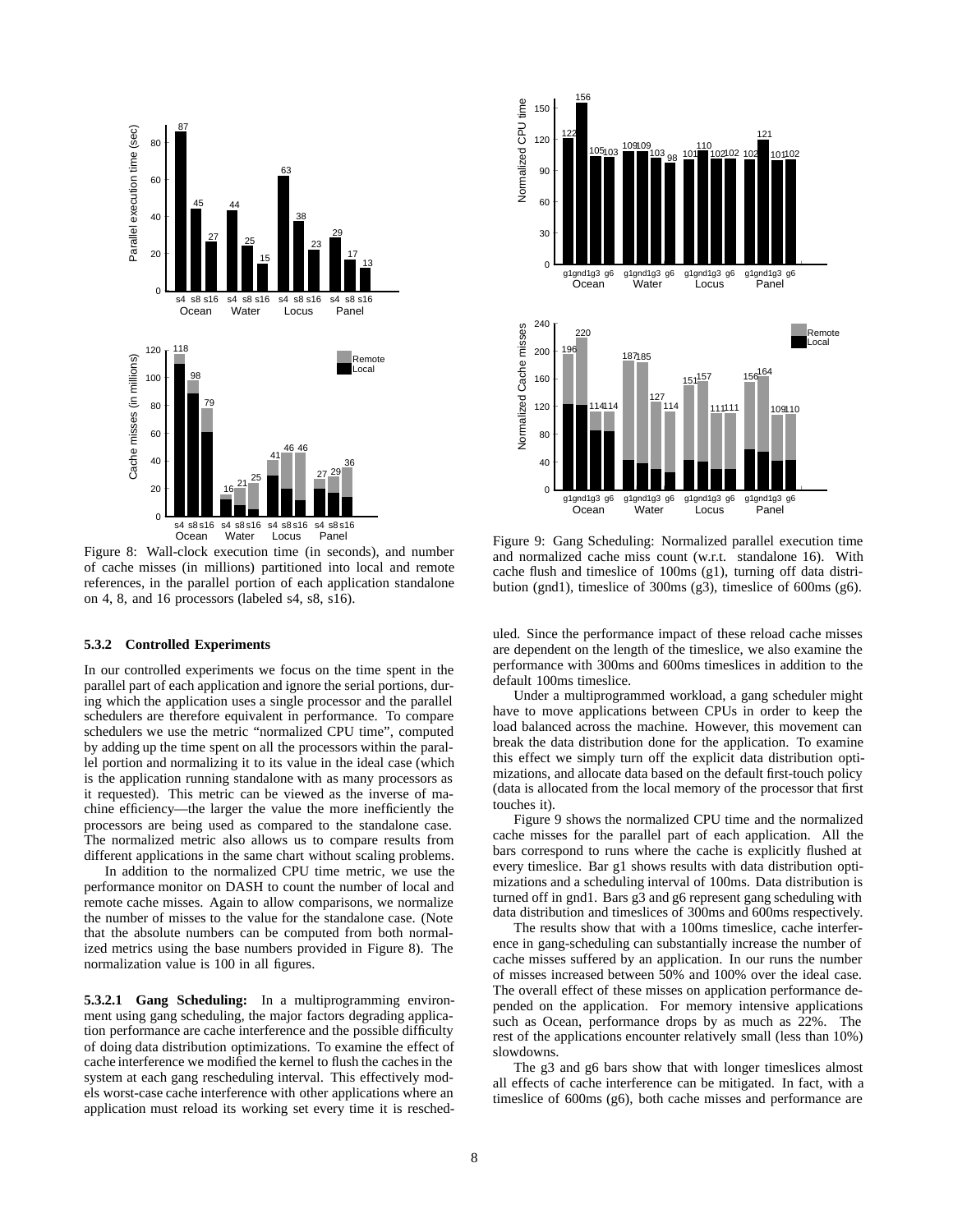

Figure 10: Processor sets: Normalized parallel execution times (w.r.t. standalone 16). 16-process application on a 8-processor set (p8), on a 4-processor set (p4).

close to ideal. The timeslice period, however, must be chosen carefully—large timeslices mitigate cache interference but may lead to unfair scheduling of multiple applications.

Finally, the results also show that the impact of not doing data distribution varies depending on the application (as shown by the gnd1 bars in Figure 9). Applications where memory locality is important perform quite poorly when data distribution optimizations are disabled (e.g. Ocean is 56% worse, Panel is 21% worse). The other applications perform only 10% worse without data distribution.

**5.3.2.2 Processor Sets:** In processor sets, the scheduler responds to an increased multiprogrammed workload by squeezing the application on to fewer processors. To model this we ran a 16-process invocation of each application with only 8 or 4 processors. Figure 10 shows the cumulative execution time for the parallel part of each application when running on 8 and 4 processors, normalized to the ideal case where the application runs standalone on 16 processors.

The results show that Ocean reacts very badly to being squeezed onto a smaller number of processors, Panel suffered a 25% slowdown, while the other applications are affected only mildly. The 300% slowdown for Ocean is a direct consequence of multiplexing several processes onto fewer processors within a processor set. In Ocean each process computes primarily within its assigned portion of data with little inter-process communication. The individual data portions are large, therefore multiplexing multiple processes onto the same processor acts as if a cache flush was being done every time slice.

In contrast, the small working set in Water, and the sharing between processes in Locus and Panel, keep the performance degradation small for these applications. Locus benefited enough from the sharing to run 10% more efficiently on 4 processors than on the 16 CPU standalone case to which we normalized.

**5.3.2.3 Process Control:** Our experiments with process control are similar to the processor set experiments, with process control having the same disadvantage that no data locality optimizations (such as page migration) are used for the results. However, comparing the performance of process control to the 16-process standalone execution in Figure 11, we see that even without data distribution optimizations, the process control scheduler performs quite well due to the operating point effect. Performance improvement over the standalone case is as high as 26% for Panel.

The one major exception to the general improvements due to process control is Ocean on 8 processors, where the machine efficiency is about two times worse than standalone with 16 processors and process control with 4 processors. The performance



Figure 11: Process Control: Normalized parallel execution time w.r.t. standalone 16. 16-process application on a 8-processor set (p8), on a 4-processor set (p4).



Figure 12: Comparing different schedulers: Normalized parallel execution time w.r.t. standalone 16 experiment. Gang (g), processor sets (ps), and process control (pc).

is worse than the standalone case because it uses optimized task assignment to processors and data distribution in main memory, so that there are fewer total misses and a larger fraction are local. Looking closely at the performance of process control with 4 and 8 processors, we found that while the total number of misses was approximately the same, the 8 processor case had a much larger fraction of remote misses. An explanation is that given the size of data grids used in Ocean and the somewhat random task assignment that is happening due to process control, Ocean generates a lot of interference misses. These misses are likely serviced by the cache of one of the other processors (rather than main memory) executing the application. Since in the 4 processor case all processors are on the same cluster, all these misses appear as local misses, while in the 8 processor case there is a 50% chance that a miss will need to go to the remote cache to be serviced.

**5.3.2.4 Comparing the Schedulers:** Having looked at the individual effects of the various schedulers, we now compare their relative performance in Figure 12. For each application we show the execution time in the parallel portion under each scheduler normalized to ideal standalone execution. The gang scheduled version is modeled with cache interference, a 300ms timeslice, and with data distribution. For both processor sets and process control no data distribution optimizations are performed, and the execution consists of 16-processes multiplexed onto 8 processors.

The performance of the different schedulers is a tradeoff between the relative importance of data distribution optimizations for better locality, cache interference, and the operating point effect. As shown by the results in Figure 12, Ocean performs better under gang-scheduling due to the data locality optimizations, while Panel and Water perform best under process control due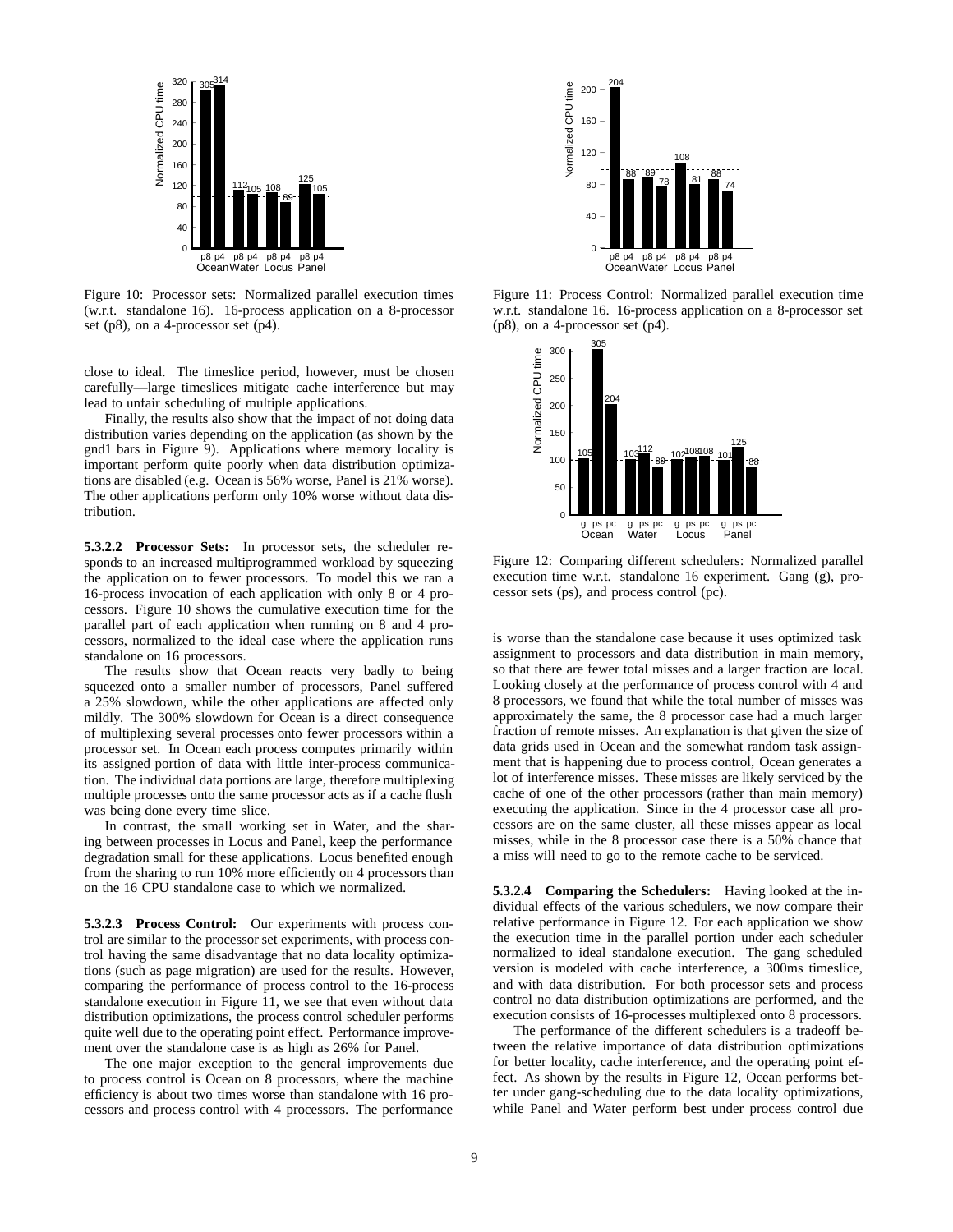| Application |       | Workload 1    | Workload 2 |                 |  |
|-------------|-------|---------------|------------|-----------------|--|
|             | Procs | Input         | Procs      | Input           |  |
| Ocean       | 16    | 146x146 grid  | 12         | 146x146 grid    |  |
| Ocean1      |       |               | 8          | 130x130 grid    |  |
| Panel       | 16    | tk29.0        | 8          | tk17.0          |  |
| Locus       | 16    | 3029 wires    | 8          | 3029 wires      |  |
| Locus1      | 16    | 3029 wires    |            |                 |  |
| Water       | 16    | 512 molecules | 4          | $512$ molecules |  |
| Water1      | 16    | 512 molecules | 16         | 343 molecules   |  |

Table 5: Applications within the two parallel workloads.



Figure 13: Workload performance under different schedulers. Average normalized parallel and total time (w.r.t. Unix). Gang (Ga), processor sets (Ps), and Process Control (Pc).

primarily to the operating point effect. The performance differences for Locus are small, with gang-scheduling doing marginally better. Overall, therefore, gang-scheduling offers more robust performance in these controlled environments. The next subsection examines multiprogrammed workloads, where the scheduling situation is more chaotic.

#### **5.3.3 Performance of Workloads**

The controlled experiments showed us that the relative performance of different schedulers is affected by the application characteristics. We therefore choose a mix of the different applications studied earlier (Table 5) to construct two different workloads representing multiprogrammed environments. The first workload represents a relatively static environment in which applications are long-running and arrive/complete infrequently. The applications are sized to run on the entire machine. This favors the gangscheduling approach since it avoids fragmentation in the scheduling matrix, and processes do not move from one processor to another during execution, enabling data distribution optimizations. The second workload is intended to model a more dynamic multiprogrammed environment with applications frequently starting and completing. Applications are sized for different numbers of processors; they are therefore likely to move around within the matrix in gang-scheduling, making it difficult to distribute data effectively.

The performance of the workloads is shown in Figure 13. We normalize both the time spent in the parallel portion and the total time for each application to the corresponding values under the Unix scheduler. Figure 13 presents an average of each of these normalized numbers across all the applications in the workload.

The results show that all of the parallel schedulers considered here outperform the standard Unix scheduler. In workload1 gangscheduling enjoys the benefits of data distribution and is 40% better than Unix in parallel time, 12% better in total time. Processor sets shows gains of only 5%, but process control benefits from the operating point effect and is 30% better than Unix in the parallel portion. Gang therefore outperforms the two space multiplexing schedulers in the parallel portion.

In workload2 gang no longer enjoys the data distribution advantages, and shows only modest gains of 6% in parallel time, compared to 16% for process control. These gains are also reflected in (smaller) improvements in the total execution time of the applications.

Overall, our experiments with these workloads bear out our experience with the controlled experiments. Gang-scheduling offers the compiler/programmer the opportunity to effectively do data locality optimizations, thus offering potential for increased performance by reducing remote misses. In contrast, process-control scheduling allows applications to exploit information about resource allocation changes, thus offering potential for increased performance through the operating point effect. The overall suitability of the schedulers thus depends on the characteristics of the applications in the workload.

### **5.4 Page Migration**

As we have seen in the previous section, space multiplexing has the disadvantage of preventing effective data distribution optimizations. However, after every reallocation of processors in the space-partitioning schemes, the operating system could potentially move each application's data to memory that is local to it. Several page migration schemes of varying sophistication have been proposed in the literature [4, 14]. We performed some initial experiments with a simple extension of our page migration strategy presented earlier for uniprocessor applications (we have not yet attempted page replication in our experiments). Our policy attempts to capture the sharing behavior of a parallel application by migrating a page only after a certain number (4) of consecutive remote misses to the page (in the TLB handler). To prevent a page from unnecessarily migrating between processors, it is frozen for one second after it is migrated and on a TLB miss by a processor local to the page.

Unfortunately, however, our page migration scheme did not improve the response time for the workloads. The primary reason for this was that the synchronization structure of the IRIX virtual memory system required excessive locking to perform page migration. Without major modifications to the VM system, it was necessary to lock the page table of the application when moving a page. This coarse grain locking led to high lock contention, and the time spent waiting on locks more than canceled the benefits from migrating the page.

Since we were limited by the current design of the virtual memory data structures, we instead performed a trace-driven study to explore the performance benefits of page migration. We instrumented the kernel to trace TLB misses and used the DASH nonintrusive performance monitor to record cache and TLB misses while running the Panel and Ocean applications. These application were chosen because they have the greatest potential for improvement from data distribution. In the trace we only consider cache and TLB misses incurred to data pages while running in user mode. Tracing was started at the beginning of the parallel section of each application. In analyzing the trace, we do not assume that memory is connected to a cluster as in DASH, but that each processor has its own memory, which is remote to all the others.

The applications were run on a 16 processor machine utilizing 8 processes. The data for the applications was distributed among the 16 processor's memory in a round robin fashion. This data and processor allocation corresponds to an application running under process control where its processor allocation was recently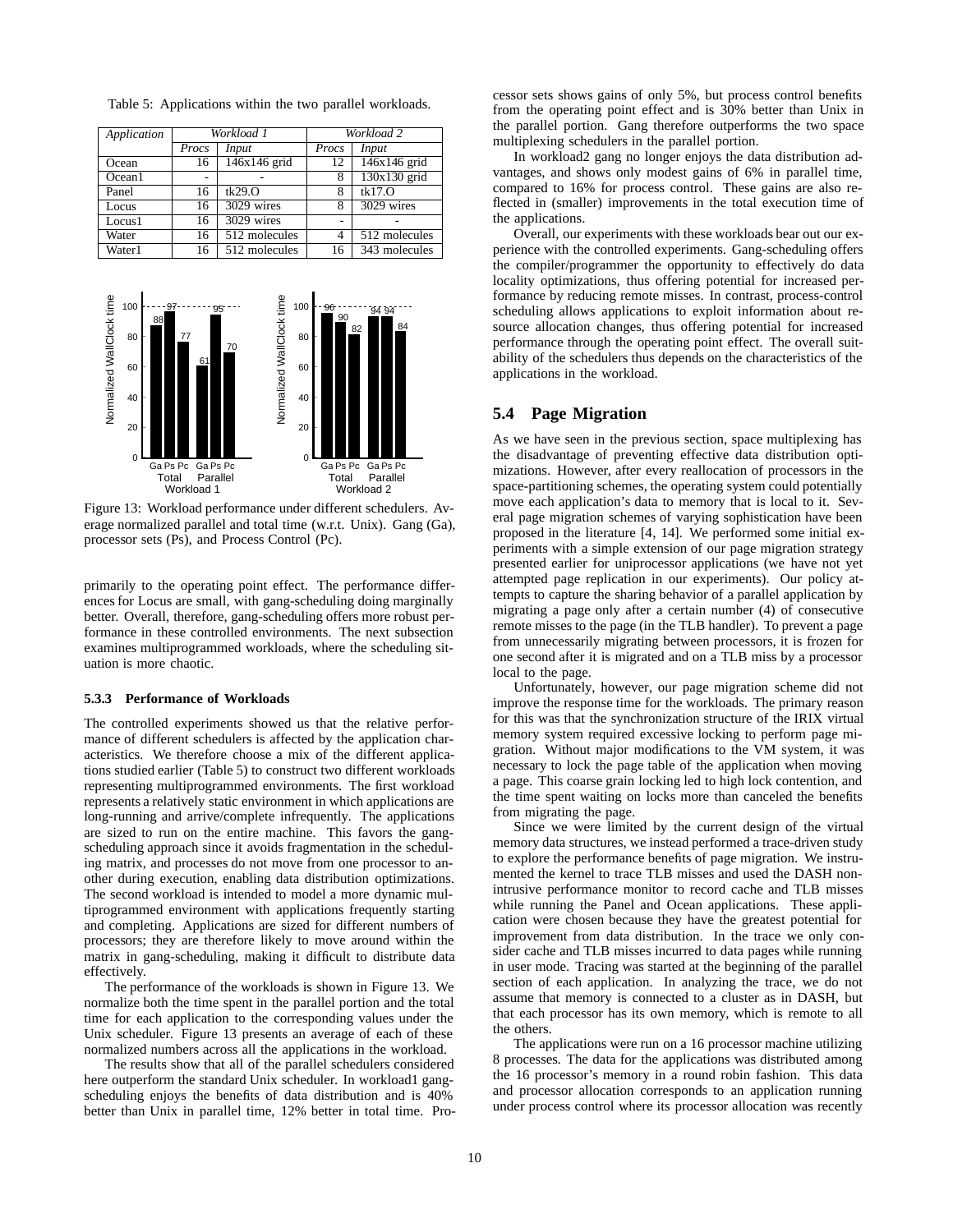

Figure 14: Percentage overlap of hot TLB pages with hot cachemiss pages.

reduced from 16 to 8 processors. It is in this type of scenario that page migration is needed to restore an application's data locality.

### **5.4.1 Trace-based Evaluation of Page Migration**

A page migration policy must address three issues. First, it must identify candidate pages for migration. Second, it must select an appropriate new location for such pages. Third, it must decide when a page should be migrated. We use the traces to analyze these issues in detail.

Given that there is a cost associated with migrating a page, only those pages with a large number of cache misses should be considered for migration. Unfortunately, information about the number of cache misses to a page is not available to the operating system on most computers. We therefore explore the usefulness of an alternate strategy in which the TLB misses to a page are used to predict pages with large number of cache misses.

To evaluate the correlation between cache misses and TLB misses, we plot the overlap between the pages with the most TLB misses (i.e. most *hot*) and those with the most cache misses in Figure 14. The x-axis shows increasing percentages of the hottest TLB pages, and the y-axis plots the percentage overlap with the corresponding set of hot cache miss pages. For example, a point on a curve at an x-value of 20% and a y-value of 30% means that, of the top 20% of the pages ordered by TLB misses, 30% are also in the top 20% ordered by cache misses.

An exact correlation between the TLB and cache misses would be a horizontal line close to 100%, indicating that the set of pages selected by TLB misses overlaps very closely with the set selected using cache misses. Figure 14 shows that, while nowhere near perfect, there is reasonable correlation between TLB misses and cache misses. Considering the hottest 30% of the total pages there is significant overlap (50%) between pages taking many TLB misses and those with high cache misses. As we shall see, page migration policies can potentially gain with this level of correlation.

The second requirement is to migrate a page to the particular CPU that is incurring the most cache misses. Once again the TLB miss information can potentially be used to track the distribution of misses across processors. Using the traces, we look at the correlation between the TLB and the cache miss distribution across processors for each page. Intuitively, we want to know if the processor that suffered the most cache misses also had the most TLB misses. Therefore, for each page we identify the processor with the most cache misses, and *rank* this processor in a list of processors ordered in decreasing TLB misses to that page. A rank

![](_page_10_Figure_9.jpeg)

Figure 15: TLB miss rank distribution of the processor with the most cache misses.

![](_page_10_Figure_11.jpeg)

Figure 16: Comparison of local misses through post-facto static placement based on cache misses and TLB misses.

of 2 indicates that the processor incurred the second-most number of TLB misses to that page. A rank of 1, therefore, is ideal since that indicates that the same processor incurs the most cache and TLB misses.

Figure 15 shows the distribution of this rank for the hot pages (defined as pages with more than 500 cache misses) over one second intervals averaged over the entire trace. This correlation is very good: there is a sharp peak at 1 implying that a large number of pages have a single processor incur the most TLB and cache misses. The mean value is 1.1 for Ocean and 1.47 for Panel.

Besides the correlation in rank, we also look at the difference between using TLB misses and cache misses to determine page placement. Figure 16 plots the cumulative percentage of misses that would be local if the pages were placed based on the processor incurring the most cache misses, as well as based on the processor incuring the most TLB misses. (As we move from left to right on the X-axis, we increase the fraction of the applications' pages considered.) The appropriate destination processor for each page is determined post facto from the trace; the page distribution therefore corresponds to the best possible static allocation of data based on either cache or TLB misses.

For both applications, the TLB based plot closely follows the cache miss based plot, with only a small absolute difference between them. The difference in the number of local misses is fairly low—4% for Panel and 2.2% for Ocean. These two metrics, rank distribution and the local miss percentage, demonstrate that using TLB misses to place a page is quite promising and closely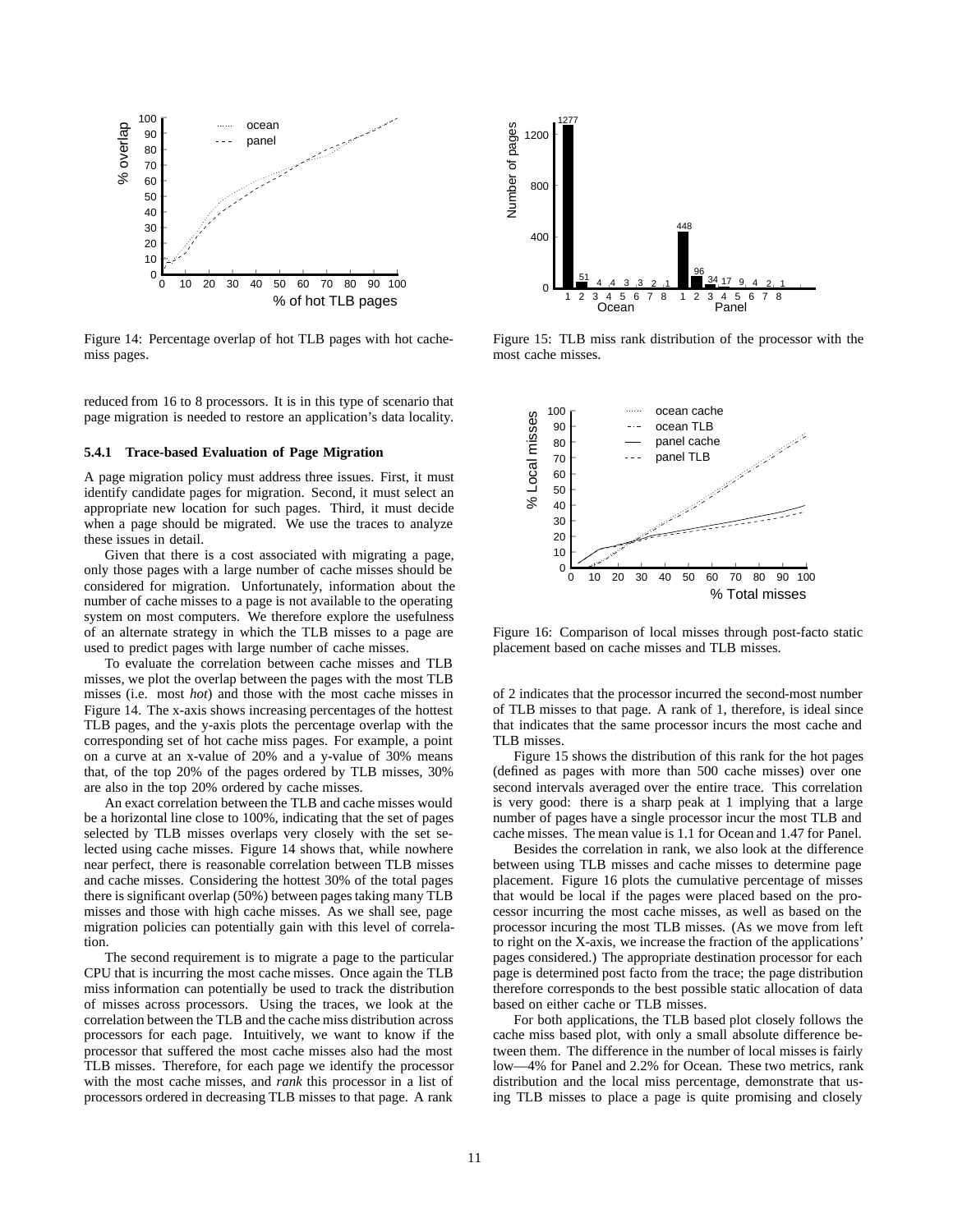Table 6: Performance of page migration policies with Panel and Ocean, showing number of local and remote cache misses, pages migrated, and time spent in the memory system.

|                          |                  | Cache misses | Pages    | Memory |
|--------------------------|------------------|--------------|----------|--------|
| <i>Migration policy</i>  |                  | (millions)   | migrated | time   |
|                          | Local            | Remote       |          | (sec)  |
| <b>PANEL</b>             |                  |              |          |        |
| a. No migration          | 1.2              | 18.9         |          | 86.2   |
| b. Static post facto     | $\overline{8.1}$ | 12.1         |          |        |
| c. Competitive (cache)   | 5.5              | 14.6         | 1577     | 73.9   |
| d. Single move (cache)   | 5.7              | 14.4         | 2891     | 75.9   |
| e. Single move (TLB)     | 3.3              | 16.9         | 3052     | 85.0   |
| f. Freeze 1 sec (TLB)    | 6.5              | 13.7         | 6498     | 80.4   |
| g. Freeze 1 sec (hybrid) | 6.2              | 14.0         | 3800     | 76.1   |
| <b>OCEAN</b>             |                  |              |          |        |
| a. No migration          | 1.6              | 22.6         |          | 103.2  |
| b. Static post facto     | 20.9             | 3.3          |          |        |
| c. Competitive (cache)   | 19.4             | 4.8          | 1453     | 42.1   |
| d. Single move (cache)   | 20.2             | 4.1          | 1487     | 39.4   |
| e. Single move (TLB)     | 9.4              | 14.9         | 1525     | 78.3   |
| f. Freeze 1 sec (TLB)    | 19.4             | 4.9          | 1709     | 42.7   |
| g. Freeze 1 sec (hybrid) | 18.7             | 5.5          | 1627     | 44.8   |

approximates placement based on cache-misses.

Finally, we address the last question of when to migrate a page by simulating some simple page migration policies based on the trace data. For each policy we track the number of cache misses and the total time spent in the memory system. Our cost model for computing the memory system time is loosely based on DASH. We assume that a local miss takes 30 clock cycles, a remote miss takes 150 cycles, and migrating a page takes 2 milliseconds (about 66000 cycles).

We evaluated the following policies: (a) a base with no page migration, (b) static post-facto distribution of pages based on cache misses (therefore perfect static placement), (c) competitive page migration based on cache misses [2] with a miss threshold of 1000 misses, (d) single page migrate upon the first cache miss, (e) single migrate upon the first TLB miss, (f) the policy that we actually tried on DASH (described earlier in this section): migrate after 4 consecutive remote misses and freeze a page for one second after a migrate or a local TLB miss, and (g) a hybrid policy where pages are selected for migration based on the number of caches misses (500) and placed using policy (e). This last policy is based on our observation that the correlation for total misses to a page is not as good as that for the distribution across processors.

The results are shown in Table 6. For these two applications, all the policies show an advantage over the no migration case (including the overhead for page migration). The best policies achieve local miss rates close to the post facto static allocation. The cache-miss based polices in general do better than the TLB-based policies. The hybrid policy, although requiring less information, still performs nearly as well as the cache-miss based policies.

In the analysis of process scheduling schemes in Section 5.3 we had seen the performance of Ocean drop significantly in the case of space partitioning due to the increased number of cache misses that had to be serviced remotely. Our trace based analysis shows that using simple page migration policies we can get a substantial reduction in the time spent in the memory system for Ocean (from over 100 seconds to less than 50 seconds). Page migration can therefore potentially benefit space multiplexing schemes like process control where static data distribution is difficult. Furthermore, based on our experience with the SPLASH

applications, we believe that applications where data placement is successful should also show good results with page migration.

# **6 Conclusions**

While shared-memory multiprocessors offer the potential for costeffective computing in multiprogrammed environments, realizing this potential poses a significant challenge for scheduling and page migration policies. In this paper we have studied the effect of these policies in the context of the Stanford DASH, a CC-NUMA multiprocessor, for both sequential and parallel applications. For sequential applications workloads, we demonstrate that a combination of cache and cluster affinity along with page migration can be highly effective: our workloads show a 2-fold performance improvement over the standard Unix scheduler. The techniques that we use are simple, and can easily be incorporated into existing operating systems.

For parallel applications, we found that both space partitioning and time-slicing approaches offer modest gains over the standard Unix scheduler. The relative performance of these strategies, however, depends on two key application characteristics: the importance of data distribution in main memory, and the shape of the speedup curve. The workloads we evaluated showed no clear winner with page migration disabled; gang-scheduling was a more effective approach when data distribution was important, while process control exploited the operating point effect. Our initial experiments with automatic page migration suggest that simple migration policies may be able to address the data distribution problems we observed for space-partitioning schedulers.

To address page migration in real multiprocessors, we also studied the correlation between TLB misses and cache misses per page, and showed that policies based on TLB misses can be almost as effective as those based on perfect cache miss information. However, we have only begun to address these issues in the execution of parallel applications; we plan to study the interaction between scheduling and page migration policies for such workloads in greater detail.

# **Acknowledgements**

Vijayaraghavan Soundararajan and Steve Herrod helped in preparing the figures presented here. John Chapin and Jonathan Chew helped in collecting the trace data on DASH. We are also grateful to John Chapin, J. P. Singh, and the anonymous referees for their comments. This research has been sponsored by the Defense Advanced Research Projects Agency under DARPA contract #N00039-91-C-0138. Anoop Gupta is also supported by an NSF Presidential Young Investigator Award, and Mendel Rosenblum is also supported by an NSF Young Investigator Award.

### **References**

- [1] T. E. Anderson, B. N. Bershad, E. D. Lazowska, and H. M. Levy. Scheduler activations: Effective kernel support for the user-level management of parallelism. In *Proceedings of the 13th ACM Symposium on Operating System Principles*, pages 95–109, October 1991.
- [2] D. Black, A. Gupta, and W.-D. Weber. Competitive management of distributed shared memory. In *Proceedings of COMPCON*, pages 184–190, March 1989.
- [3] D. L. Black. Scheduling support for concurrency and parallelism in the Mach operating system. *IEEE Computer*, 23(5):35–43, May 1990.
- [4] W. J. Bolosky, M. L. Scott, R. P. Fitzgerald, R. J. Fowler, and A. L. Cox. Numa policies and their relation to memory architecture. In